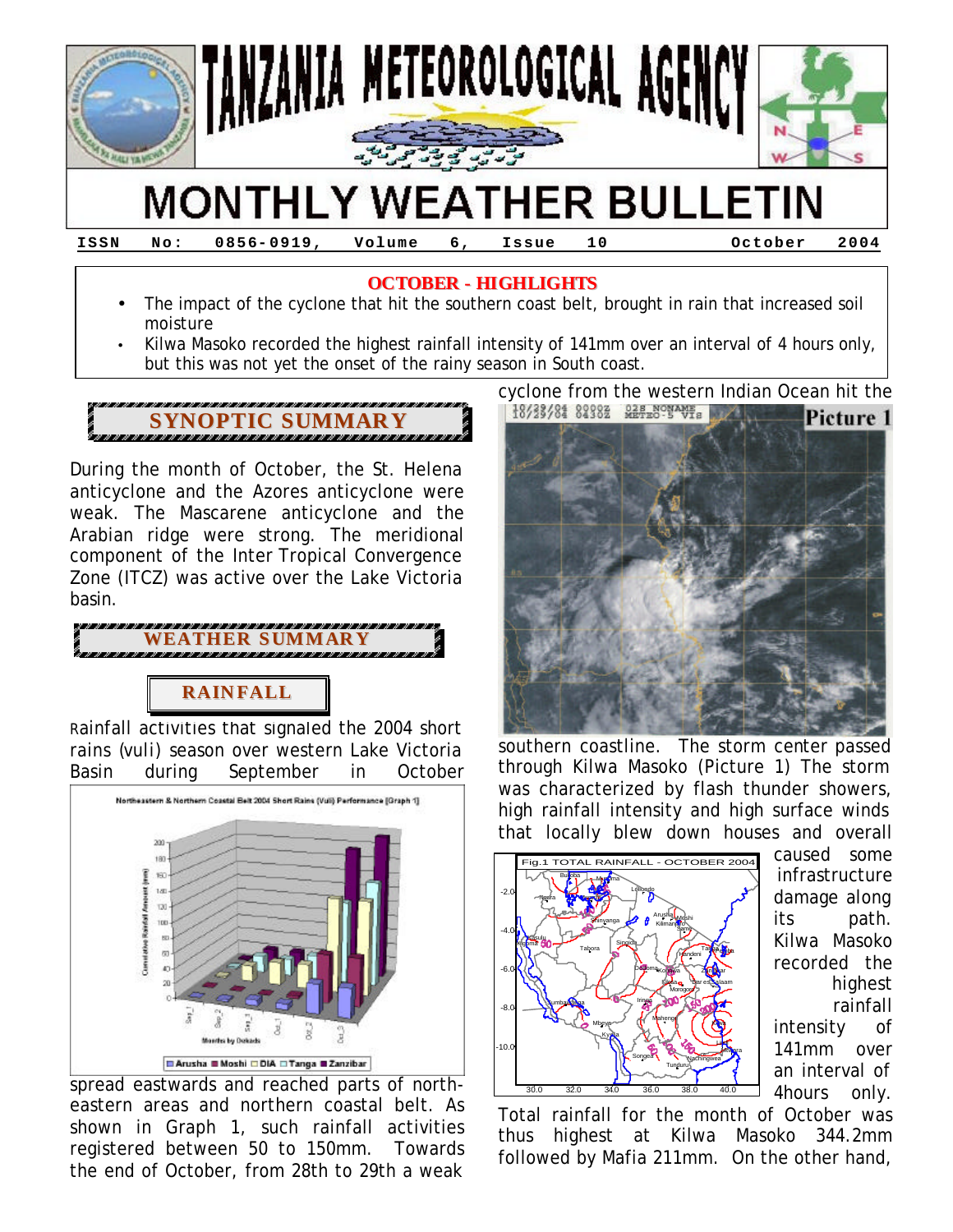### **Volume 6, Issue 10 October 2004**

### central and southwestern areas remained dry during the period (Figure 1) a normal feature at this time of the year.

# **MEAN AIR TEM PER ATUR E**

Mean surface air temperature increased during October compared to the general



situation during September. Mean maximum values (Figure2A), depict hot spots that covered inland areas over Tabora and Shinyanga with temperatures over 32ºC while a second high of 31ºC was recorded over the



maximum temperature at around 27ºC was recorded in the southwestern highlands. Mean minimum temperature profile for October appears as Figure 2B. The range was between 15ºC to 23ºC. Relatively higher minimum temperature values were recorded over the northern coastal belt, (22ºC – 23ºC) over the Isles of Zanzibar and Pemba a signal that the hot season is setting in. A low at around 15ºC was recorded over southwestern highlands. Compared to the situations during September, October mean minimum temperature profile showed a warming-up by 2.8ºC.

**SUNSHIN E HOURS**

Figure 3 indicates the spread of mean bright sunshine hours during October observed across the country. Durations of mean bright



sunshine ranged from around 7 hours to just past 10 hours per day, showing an overall increase by 1hour during October compared to the September profile.

Highest durations mainly greater than 9hours per day dominated parts of mid-western and southern highlands while 10 hours per day continued to be recorded over central areas. Lowest durations around half daylight hours covered areas where cloud activity was on an increase such as western parts of Lake Victoria Basin, parts of northeastern areas, Morogoro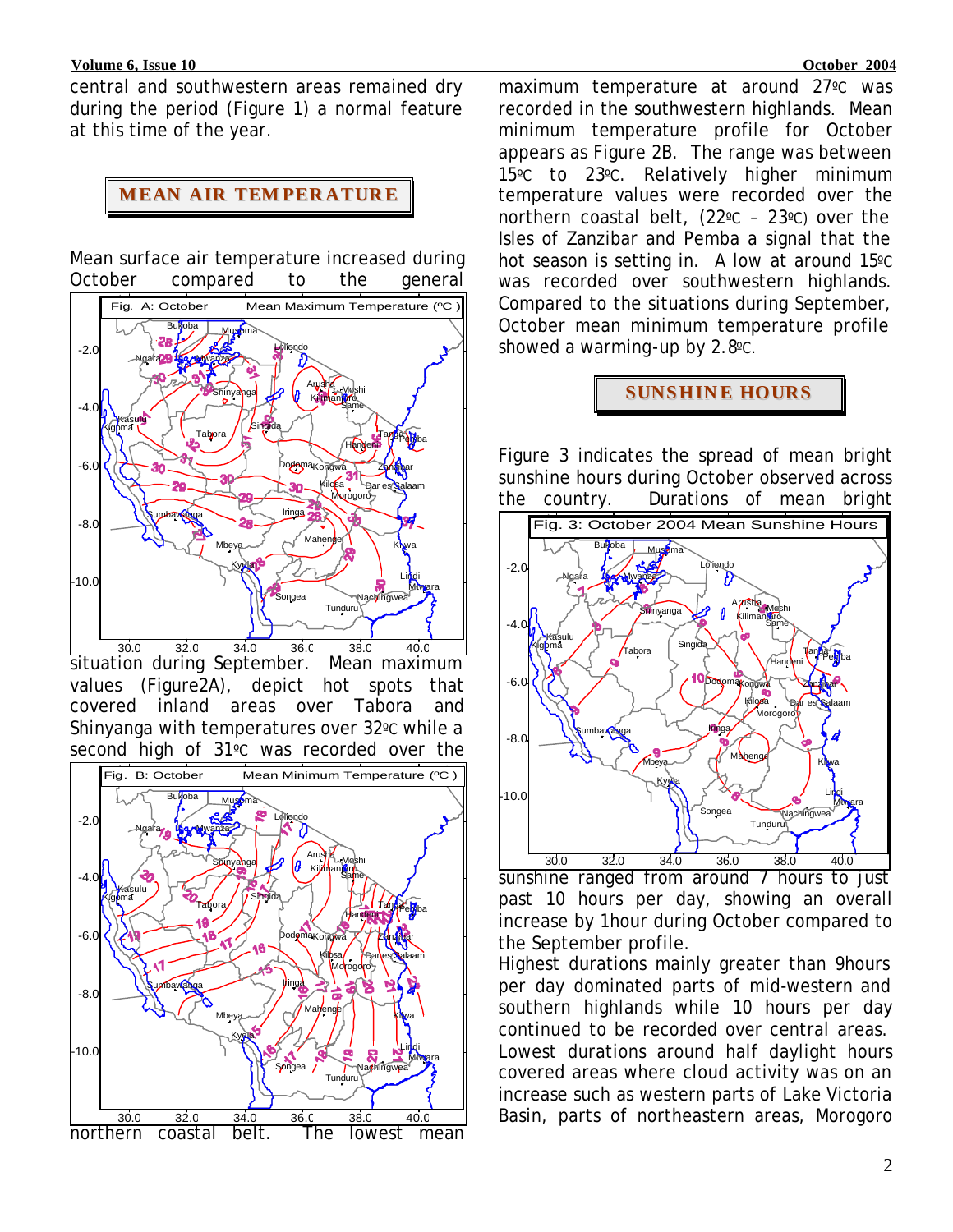### **Volume 6, Issue 10 October 2004**

and Lindi regions and parts of Udzungwa mountain ranges.

# **MEAN D AILY WINDSPEED**

Mean wind run across the country during the month of September ranged from 6.5 km/hr to



<u>30.00 32.00 34.00 36.00 38.00 40.00</u><br>a maximum of just above 13 km/hr as shown in Figure 4. The core of maximum wind speed was oriented along the north – south axis and occurred over central and parts of northeastern areas. Lower wind speeds, around 7 km/hr, dominated over southern, southwestern, western and northwestern areas, mid-southern areas and the eastern sector of the country. The overall pattern continued to be like that observed during September.



Duration of deep cloud activities increased during October compared to the situation in September across the country. Influx of cold cloud activities fed into the country from Congo air mass to the west and occasions of easterly waves on the eastern sector from the Indian Ocean. Looking at Figure 5, the meteosat picture depicts mean duration between  $11$  to  $20<sup>th</sup>$  October. On average durations ranged from just over 5 hours to only a maximum of 40 hours highlighting



the setting in of a new season. Clear skies without deep cloud activities dominated central areas, parts of southern areas and northeastern areas.

Figure 6 depicts the spot satellite Normalized Difference Vegetation Index (NDVI) showing anomalies given by changes between the



greening index during the second 10-day of October to the situation during the third 10 day period of the month of September 2004.